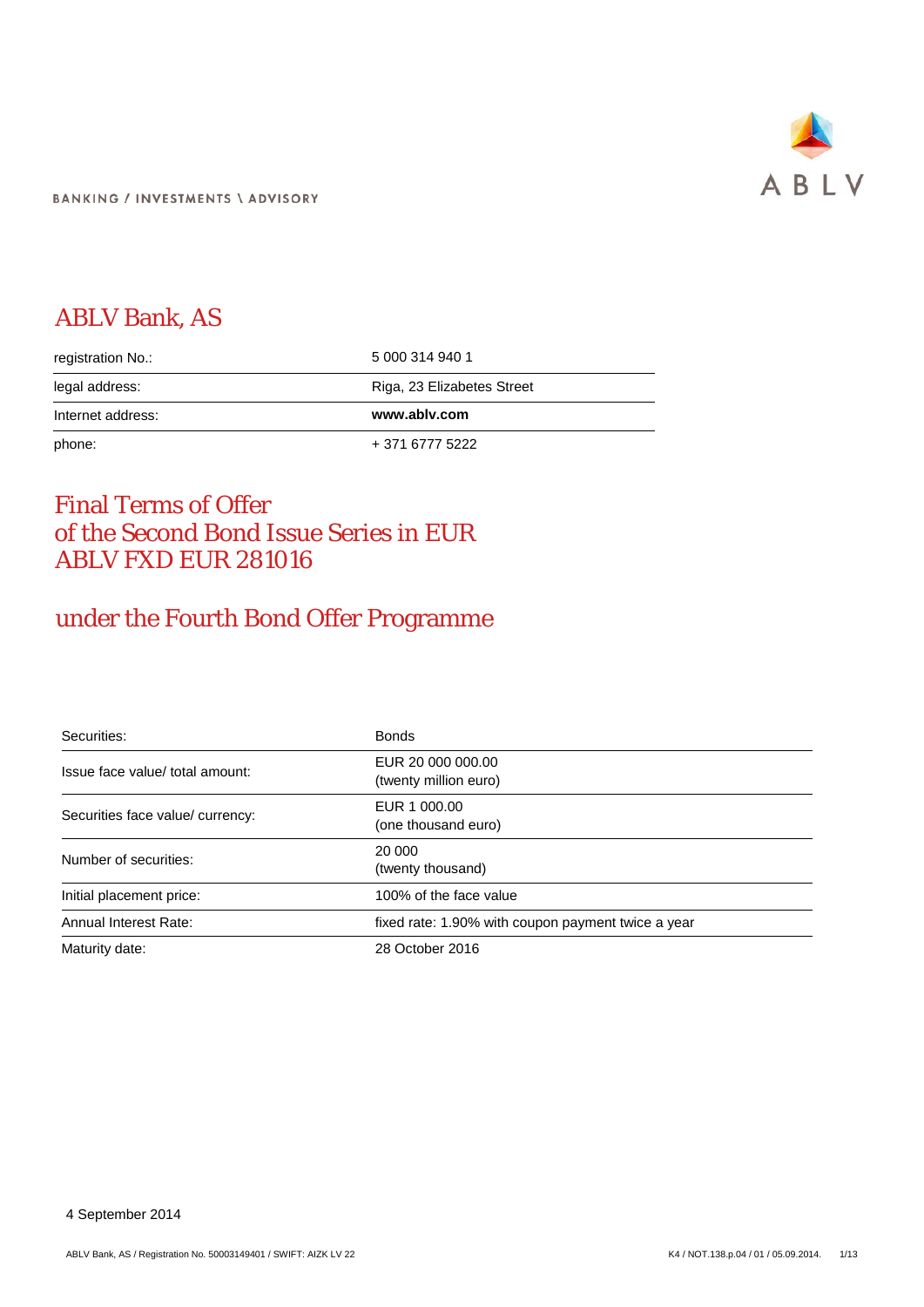# TABLE OF CONTENTS

| 1.             |  |
|----------------|--|
| 2.             |  |
| 3 <sub>1</sub> |  |
| 4.             |  |
| 5.             |  |
| 6.             |  |
| 7 <sub>1</sub> |  |
| 8.             |  |
| 9.             |  |
|                |  |

Appendixes include the Bond issue summary and the sample order form to be submitted by the Investor to conclude the financial instruments transaction.

Appendix 1: Bond issue summary.

Appendix 2: "Financial Instrument' Trade Order" form.

The Final Terms are prepared in accordance with the requirements of paragraph 4 of article 5 of the Directive 2003/71/EC of the European Parliament and of the Council.

The Final Terms shall be read together with ABLV Bank, AS, Base Prospectus of the Fourth Bond Offer Programme. The Base Prospectus is published at the Issuer's home page **www.ablv.com**. Full information on the Issuer and the Bond issue can be only obtained reading the Base Prospectus together with the Final Terms. The Bond issue summary is appended to these Final Terms.

# **Notice**

Before making a decision on investing in the Bonds, any Investor shall independently and, if necessary, engaging an advisor, generally assess the information provided in the Base Prospectus and these Final Terms.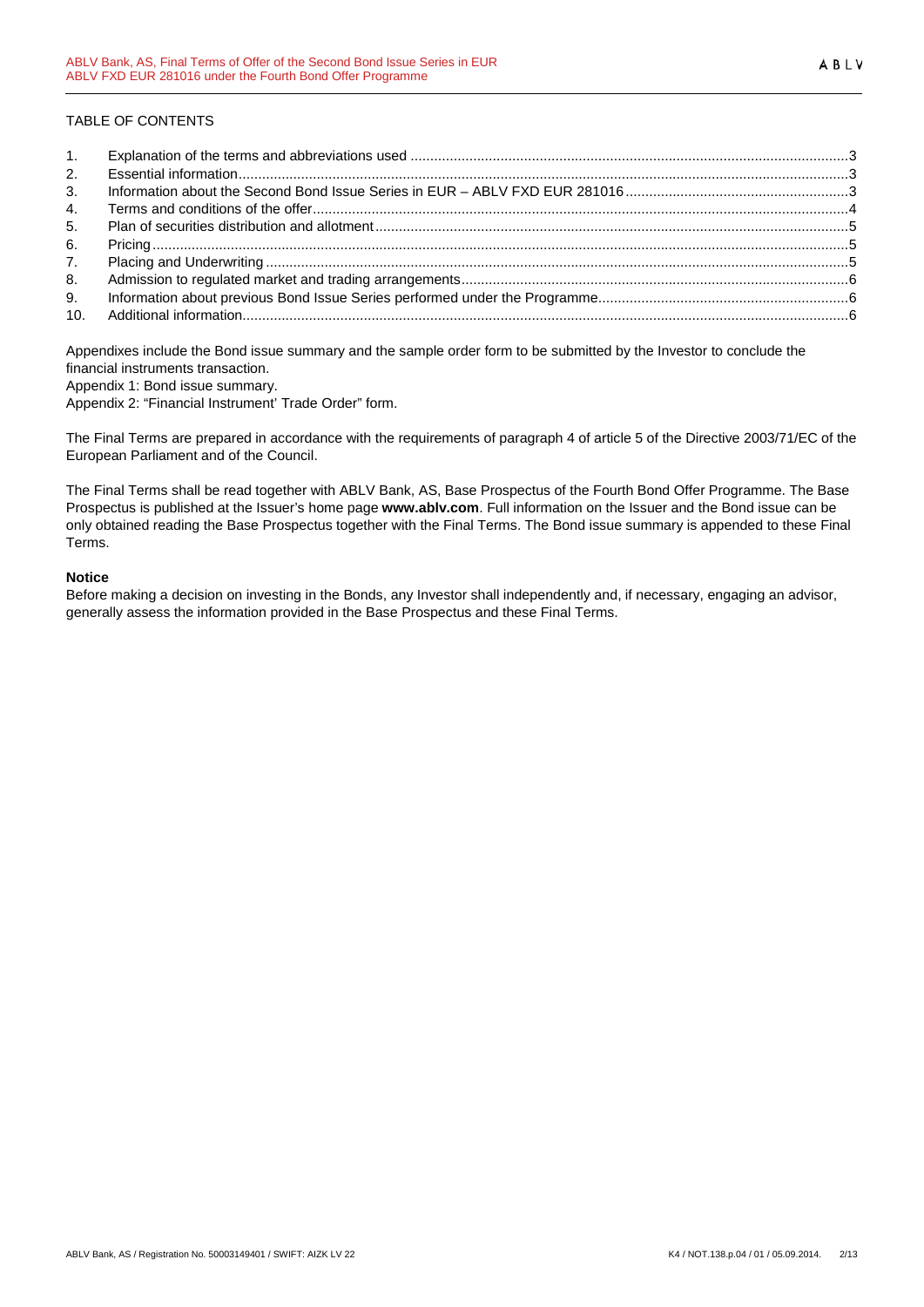#### <span id="page-2-0"></span>**1. Explanation of the terms and abbreviations used**

**Second Bond Issue Series in EUR** or **ABLV FXD EUR 281016** – the Bonds that are issued pursuant to ABLV Bank, AS, Base Prospectus of the Fourth Bond Offer Programme and these Final Terms of Offer.

**Note:** the other terms and abbreviations used correspond to those included in the Base Prospectus.

#### <span id="page-2-1"></span>**2. Essential information**

2.1. Interest of natural and legal persons involved in the issue/ offer N/A

#### 2.2. Reasons for the offer

Objective of the Second Bond Issue Series in EUR shall be raising of funds that the Issuer will use for financing its operating activities, including without limitation:

- improvement of the ABLV Bank assets' and liabilities' distribution into maturity bands;
- increase and maintenance of the liquidity level required for activities of ABLV Bank.

#### <span id="page-2-2"></span>**3. Information about the Second Bond Issue Series in EUR – ABLV FXD EUR 281016 (under the Fourth Bond Offer Programme)**

| Issuer:                                                 | ABLV Bank, AS                                                                                                                                                                                                               |
|---------------------------------------------------------|-----------------------------------------------------------------------------------------------------------------------------------------------------------------------------------------------------------------------------|
| Securities:                                             | <b>Bonds</b>                                                                                                                                                                                                                |
| ISIN:                                                   | LV0000801512                                                                                                                                                                                                                |
| Type of securities:                                     | In bearer form                                                                                                                                                                                                              |
| Class of securities:                                    | Without restraint on alienation                                                                                                                                                                                             |
| Collateral:                                             | Not secured with pledge                                                                                                                                                                                                     |
| Depository:                                             | Joint stock company Latvian Central Depository                                                                                                                                                                              |
| Regulated market:                                       | Stock Exchange NASDAQ OMX Riga                                                                                                                                                                                              |
|                                                         | <b>Baltic bond list</b>                                                                                                                                                                                                     |
| Currency of the Bond issue:                             | EUR (euro)                                                                                                                                                                                                                  |
| Face value/total amount of the Bond issue:              | EUR 20 000 000.00 <sup>1</sup>                                                                                                                                                                                              |
|                                                         | (twenty million euro)                                                                                                                                                                                                       |
| Bond Face Value:                                        | EUR 1 000.00                                                                                                                                                                                                                |
|                                                         | (one thousand euro)                                                                                                                                                                                                         |
| Number of the Bonds:                                    | $20000$ <sup>1</sup>                                                                                                                                                                                                        |
|                                                         | (twenty thousand)                                                                                                                                                                                                           |
| <b>Annual Interest Rate:</b>                            | Fixed: 1.90%                                                                                                                                                                                                                |
|                                                         | (one and 90/100 percent)                                                                                                                                                                                                    |
| Date of the Interest Income calculation:                | 5 working days before the Interest Income payment date                                                                                                                                                                      |
| Frequency and dates of the Interest Income<br>payments: | Twice a year: on 28 October and 28 April, starting from 28 April 2015,<br>ending on 28 October 2016                                                                                                                         |
| Maturity date of the Bonds:                             | 28 October 2016                                                                                                                                                                                                             |
|                                                         | • The Issuer shall be entitled to prematurely redeem the part of the<br>Bond issue the initial placement of which was not performed;<br>The Issuer shall be entitled to prematurely redeem the Bonds that the               |
| Premature redemption<br>(call option):                  | Issuer purchased in the secondary securities market or acquired<br>otherwise in compliance with provisions of the normative acts,<br>provided that normative acts contain no limitations with regard to such<br>redemption. |
| Early repayment claim                                   | The Investor shall not be entitled to claim the Face Value and accrued                                                                                                                                                      |
| (put option):                                           | interest to be repaid by the Issuer before maturity.                                                                                                                                                                        |
| Arrangements for the amortisation of the loan           | N/A                                                                                                                                                                                                                         |
| Information on yield                                    | Fixed interest rate is set for the Bonds. The Bond yield does not depend<br>on the changes in the base interest rate in the interbank market.                                                                               |
| Yield calculation method                                | Pursuant to paragraph 6.9 of the Base Prospectus                                                                                                                                                                            |
| Representation of the Investors                         | Pursuant to paragraph 6.14 of the Base Prospectus                                                                                                                                                                           |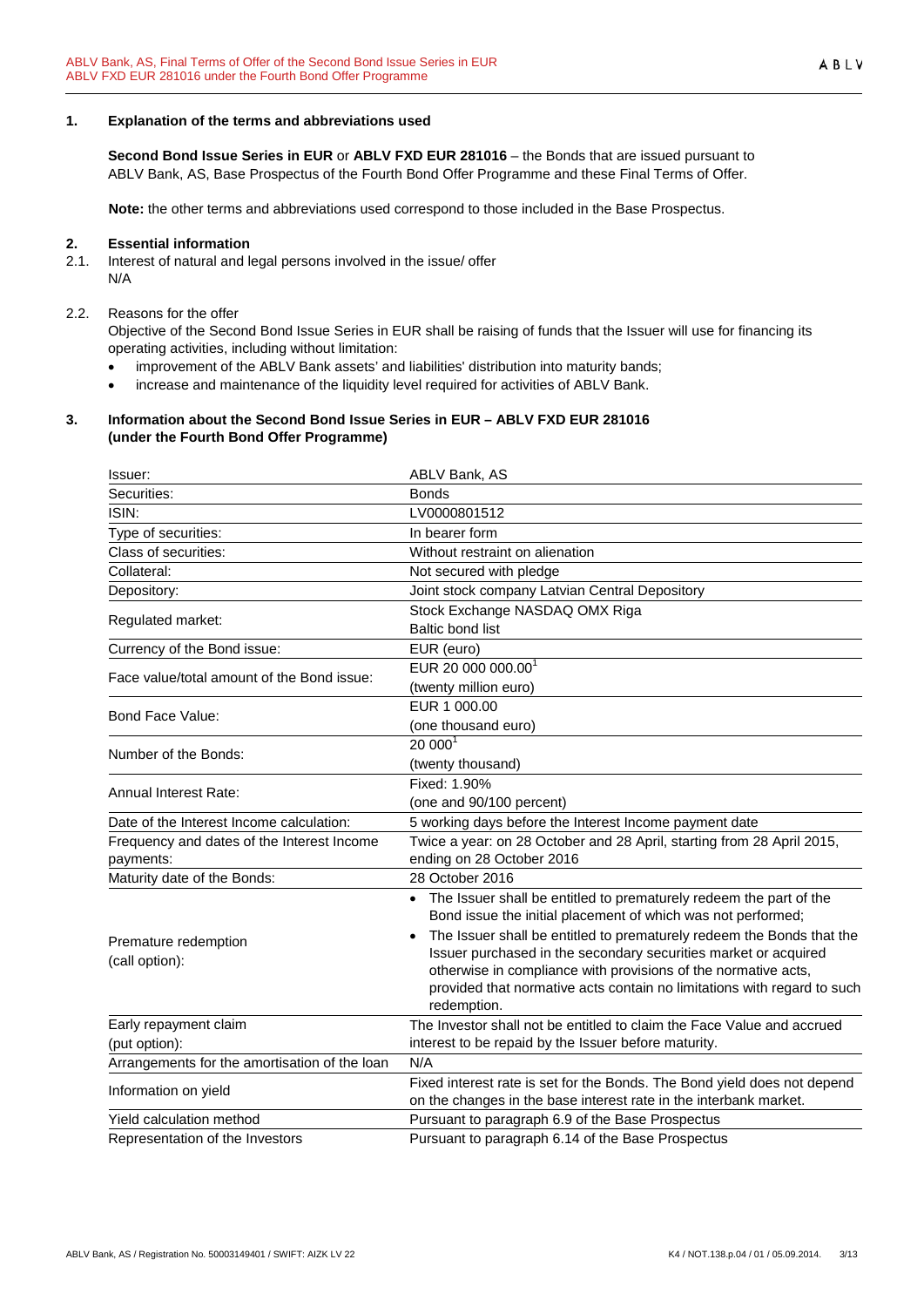The Bonds are issued and public offering is performed pursuant to the following decisions of ABLV Bank:

| Decisions on the Bond issue              | • decision on the bond issue of the extraordinary meeting of<br>shareholders, dated 21 March 2014 (Minutes No. 2, paragraph 5.5);<br>• decision of the Board on approving the Base Prospectus of the Fourth<br>Bond Offer Programme, dated 10 April 2014 (Minutes No. V-21,<br>paragraph 1); |
|------------------------------------------|----------------------------------------------------------------------------------------------------------------------------------------------------------------------------------------------------------------------------------------------------------------------------------------------|
|                                          | • decision of the Board on approval of ABLV Bank, AS, Final Terms of<br>Offer of the Second Bond Issue Series in EUR - ABLV FXD EUR<br>281016 under the Fourth Bond Offer Programme, dated 4 September<br>2014 (Minutes No. V-55).                                                           |
| Issue date:                              | 28 October 2014                                                                                                                                                                                                                                                                              |
| Public offer start date:                 | Not later than on 5 September 2014, the information shall be published<br>at the Issuer's home page www.ablv.com<br>The public offer start date is 12 September 2014                                                                                                                         |
| Public offer end date:                   | 20 October 2014                                                                                                                                                                                                                                                                              |
| Decision on concluding the transactions: | Pursuant to paragraph 8.4 of the Base Prospectus, the decision on<br>concluding the transactions will be made on 23 October 2014                                                                                                                                                             |
| Settlement date:                         | 28 October 2014                                                                                                                                                                                                                                                                              |

 $<sup>1</sup>$  Before the end of the public offer period, but not later than 4 (four) working days prior to the public offer end date, the</sup> Issuer may increase the Issue Series size. If amendments to the Final Terms are made, those shall be published in the same way as the Final Terms.

For the purposes of the Base Prospectus and these Final Terms, the Issuer shall be an institution that borrows funds by issuing the Bonds.

# <span id="page-3-0"></span>**4. Terms and conditions of the offer**

# 4.1. Initial placement process

The initial placement process is described in paragraph 8.4 of the Base Prospectus.

The total amount of the Second Bond Issue Series in EUR is EUR 20 000 000.00 (twenty million euro).

The public offer start date is 12 September 2014.

A representative of the Investment Company or the Investor itself, provided it has a financial instruments account opened with ABLV Bank, shall submit an order to the Issuer, using the sample form "Financial Instruments' Trade Order" appended hereto, on working days from 08:30 till 18:30. The order may also be submitted electronically, using a corresponding order form in ABLV Bank Internetbank.

The public offer end date shall be 20 October 2014. Orders shall be accepted by ABLV Bank till the end of the working day, i.e., 18:30, or electronically – till the end of the day, i.e., 24:00.

Information about the order submission can be obtained:

- by phone:  $+371\,6700\,2777$
- via e-mail: **ibas@ablv.com**

The orders submitted to the Issuer may not be altered or revoked.

- 4.2. A description of the possibility to reduce subscriptions and the manner for refunding excess amount paid by applicants N/A
- 4.3. Details of the minimum and/or maximum amount of application Pursuant to paragraph 8.4 of the Base Prospectus, maximum number of the Bonds that a single Investor may apply for is not set. The Investor may not apply for purchasing less than 1 (one) Bond.

#### 4.4. Settlement process

Within this Bond Issue Series, settlement under initial placement transactions shall be performed as follows:

• not applying the DVP principle, if agreed so by the underwriter and the Investor, or

• applying the DVP principle, regulated by the respective LCD rules On DVP Settlement for OTC Transactions. If the transaction parties agree on not applying the DVP principle, the moment of the Bonds' delivery and the moment of payment may be different. The Investor shall ensure funds in the respective account on the day agreed upon by the transaction parties, whereas the Bonds shall be credited to the Investor's account on the day agreed upon by the transaction parties.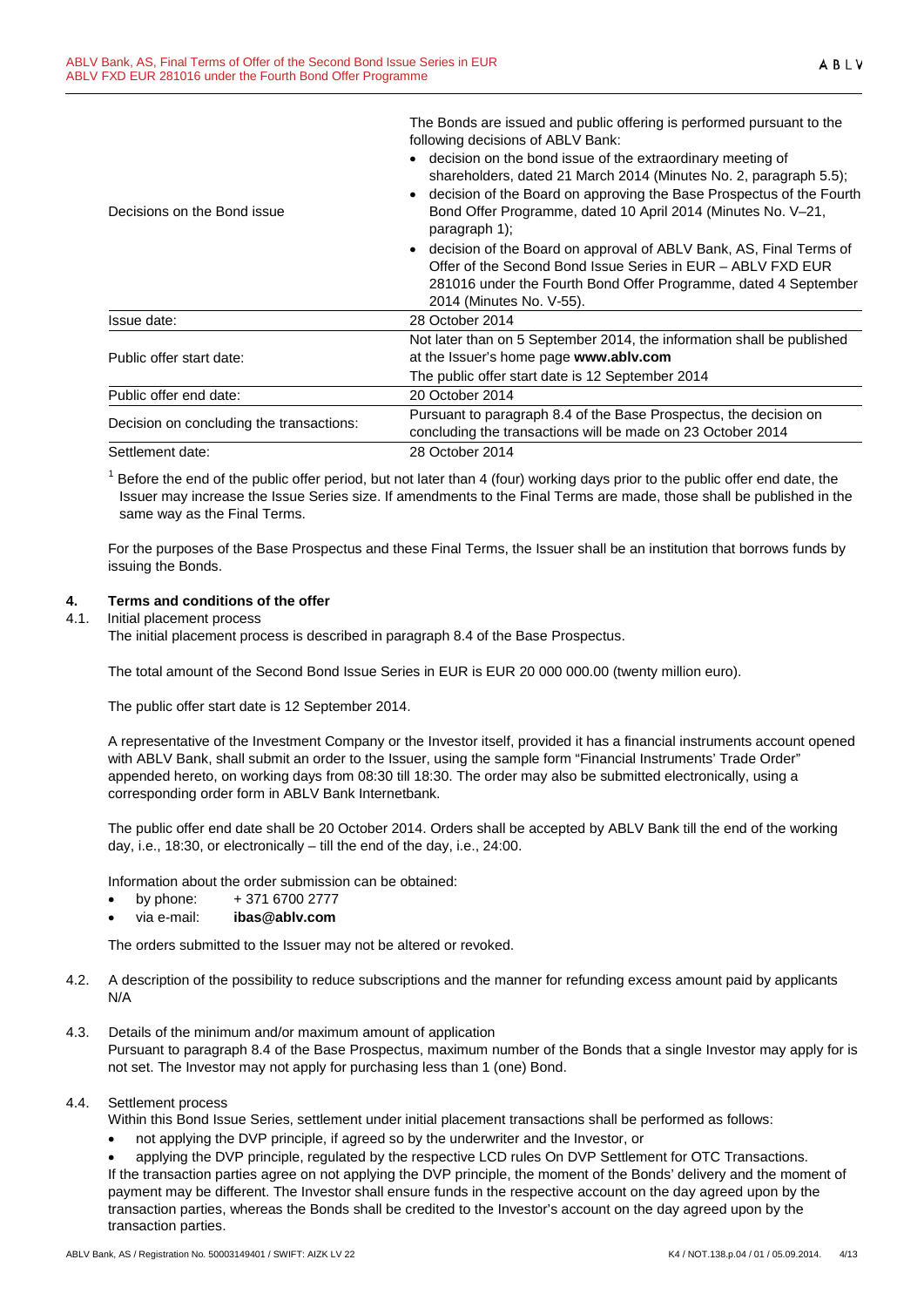The day of concluding the transaction shall be the day of making the decision on concluding the transaction – for this Series it is set to be 23 October 2014.

The settlement date under the Second Bond Issue Series in EUR shall be 28 October 2014.

4.5. Information about results

Pursuant to paragraph 8.6 of the Base Prospectus, information on the initial placement results will be published at the Issuer's home page **www.ablv.com** within 10 (ten) working days after the public offer end date.

4.6. The procedure for the exercise of any right of pre-emption, the negotiability of subscription rights and the treatment of subscription rights not exercised N/A

# <span id="page-4-0"></span>**5. Plan of securities distribution and allotment**

- 5.1. Offering the Bonds simultaneously in the markets of two or more countries N/A
- 5.2. Notification to applicants of the Bond amount allotted The Bank shall send a confirmation of the concluded transaction to the Investor, following the procedure set forth in ABLV Capital Markets, IBAS, General Terms of Business. The General Terms of Business are available at the Issuer's home page **[www.ablv.com](http://www.ablv.com/)**.

# <span id="page-4-1"></span>**6. Pricing**

- 6.1. Initial placement price of a Bond Initial placement price of a Bond is set to be **100%** of the Bond's face value. The Bond's face value is EUR 1 000.00 (one thousand euro).
- 6.2. Pricing method

ABLV Bank Board will determine the Bonds' price depending on the situation in secondary market of similar securities then present and, in particular, based on evaluation of the demand in the securities market and yield of comparable market instruments. The price determined by ABLV Bank for the Bond Issue Series shall be the same for all Investors and shall remain constant throughout the whole initial placement period.

6.3. Application of expenses and taxes

Purchasing the Bonds during the initial placement period, the Investor will have to transfer just set Bond sale price to the Issuer for each Bond unit being purchased.

Additional expenses under the transaction, which might include, without limitation, fees for account opening, for transaction conclusion and execution, may vary in different Investment Companies, and the Investor can find those out in the respective Investment Company engaged by the Investor in concluding the Bonds' purchase transaction as intermediary. ABLV Bank will not receive the said fees and payments charged by other Investment Companies and shall not be responsible for those additional expenses.

The Issuer shall be responsible for withholding and payment of taxes in compliance with the procedures and amount stated in the Republic of Latvia normative acts. The Issuer shall not be responsible for payment of taxes where the Republic of Latvia normative acts do not stipulate the Issuer's duty to assess and withhold the tax amount before making Interest Income payments.

#### <span id="page-4-2"></span>**7. Placing and Underwriting**

7.1. Offer coordinator N/A

- 7.2. Depository Joint stock company Latvian Central Depository, legal address: 1 Vaļņu Street, Riga, Latvia.
- 7.3. Entities agreeing to underwrite the issue N/A
- 7.4. Time of reaching the underwriting agreement N/A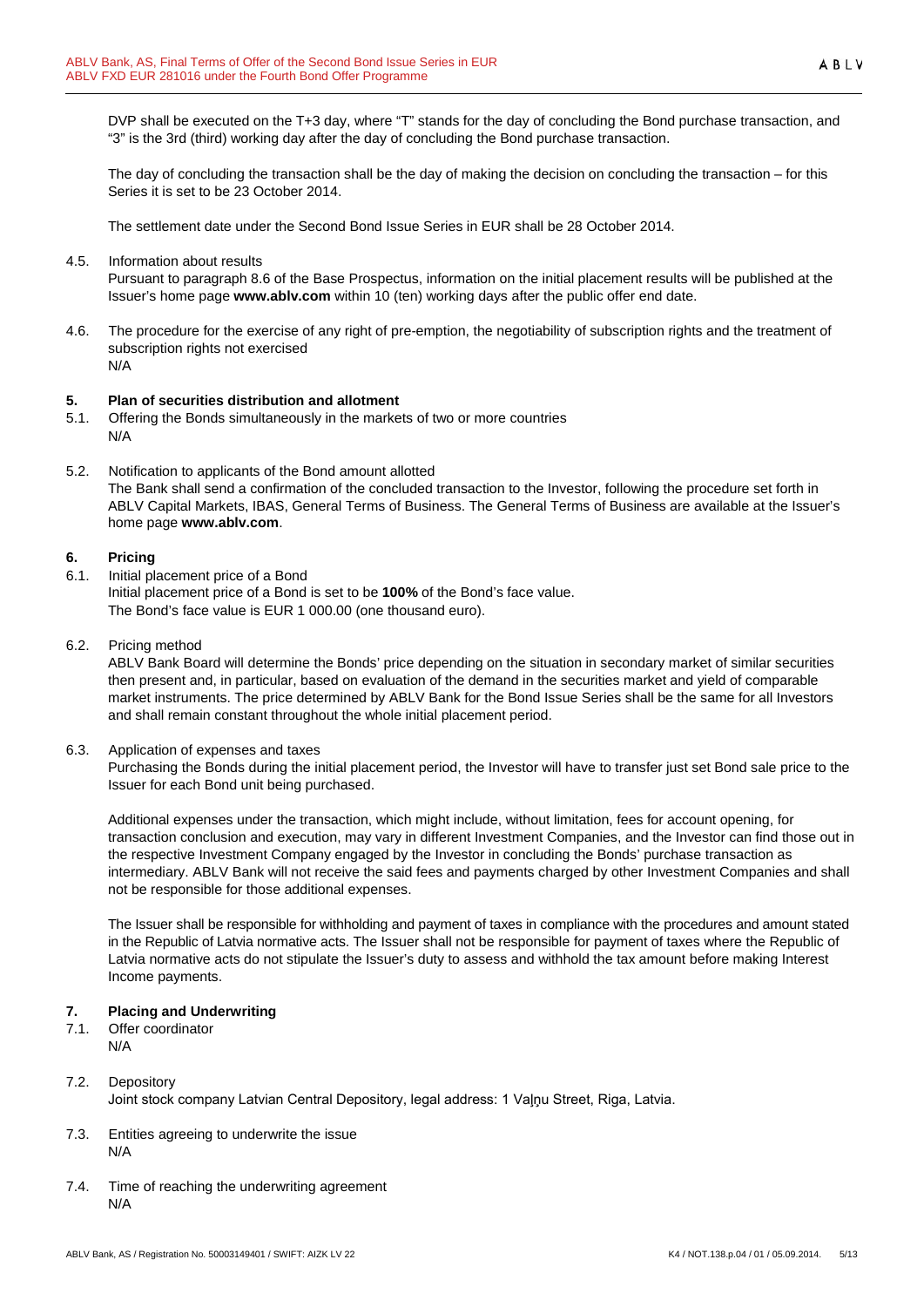## <span id="page-5-0"></span>**8. Admission to regulated market and trading arrangements**

8.1. Term and conditions of admission to regulated market

Pursuant to paragraph 9 of the Base Prospectus, application for admitting the Bonds to the regulated market will be prepared in accordance with the Stock Exchange requirements and submitted within 3 (three) months after the end of the initial placement at the latest.

#### 8.2. Regulated market

Stock Exchange NASDAQ OMX Riga bond list.

8.3. Entities which have a firm commitment to act as intermediaries in secondary trading, providing liquidity through bid and offer rates and description of the main terms of their commitment N/A

# <span id="page-5-1"></span>**9. Information about previous Bond Issue Series performed under the Programme**

- One issue performed under ABLV Bank, AS, First Offer Programme,
- Seven issues performed under ABLV Bank, AS, Second Offer Programme and
- Eight issues performed under ABLV Bank, AS, Third Offer Programme

have been included in the bond lists of the Stock Exchange NASDAQ OMX Riga regulated markets.

Under ABLV Bank, AS, Fourth Offer Programme, there were two issues performed and included to securities lists of NASDAQ OMX Riga regulated markets:

|                                | Straight coupon bonds in USD | Straight coupon bonds in EUR |
|--------------------------------|------------------------------|------------------------------|
| <b>ISIN</b>                    | LV0000801421                 | LV0000801439                 |
| Issue size                     | USD 75 000 000,00            | EUR 20 000 000.00            |
| Issue name                     | ABLV FXD USD 080716          | ABLV FXD EUR 080716          |
| Coupon rate (p.a.)             | Fixed: 2.00%                 | Fixed: 2.05%                 |
| Current interest income period | $08.07.2014 - 07.01.2015$    | $08.07.2014 - 07.01.2015$    |
| Issue date                     | 08.07.2014                   | 08.07.2014                   |
| Maturity date                  | 08.07.2016                   | 08.07.2016                   |

Simultaneously with the Second Bond Issue Series in EUR, the following public offering is performed under the Fourth Bond Offer Programme:

• Second Bond Issue Series in USD – ABLV FXD USD 281016 – straight 2-year bonds;

• Third Bond Issue Series in EUR – ABLV SUB EUR 271024 – subordinated bonds.

The Investors can find the information about issues performed under the First, Second, Third and Fourth Offer Programmes and their Final Terms at ABLV Bank, AS, home page **[www.ablv.com](http://www.ablv.com/)**.

# <span id="page-5-2"></span>**10. Additional information**

- 10.1. Advisors connected with the Bond issue N/A
- 10.2. Information about the Bond issue provided by third parties N/A
- 10.3. Credit ratings assigned to the Bonds N/A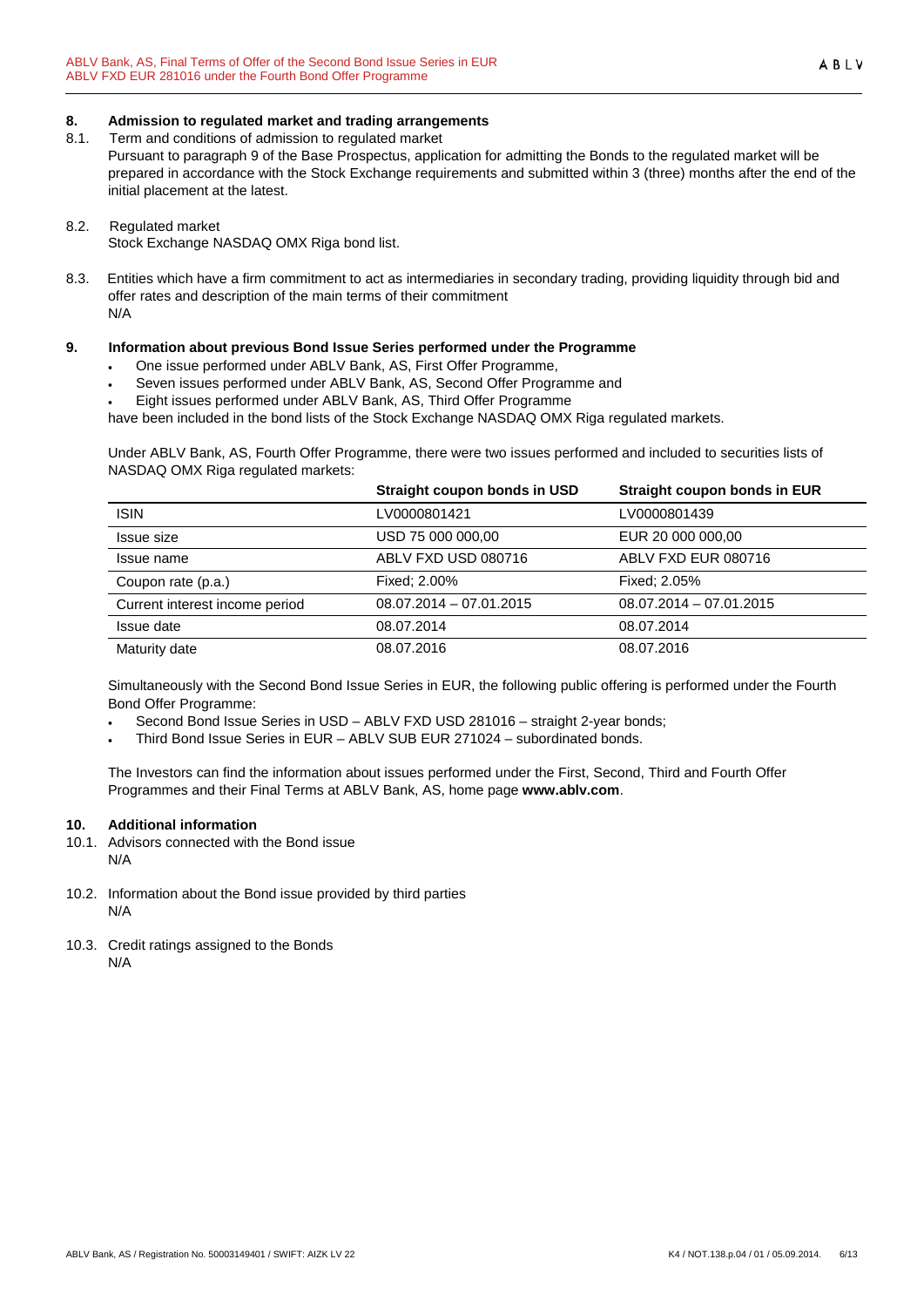| Name, surname         | <b>Position held</b>                                                   | <b>Signature</b> |  |
|-----------------------|------------------------------------------------------------------------|------------------|--|
| <b>Ernests Bernis</b> | Chairman of the Board.<br>Chief Executive Officer (CEO)                |                  |  |
| Vadims Reinfelds      | Deputy Chairman of the Board,<br>Deputy Chief Executive Officer (dCEO) |                  |  |
| Māris Kannenieks      | Member of the Board.<br>Chief Financial Officer (CFO)                  |                  |  |
| Aleksandrs Pāže       | Member of the Board.<br>Chief Compliance Officer (CCO)                 |                  |  |
| Edgars Pavlovičs      | Member of the Board.<br>Chief Risk Officer (CRO)                       |                  |  |
| Rolands Citajevs      | Member of the Board.<br>Chief Information Officer (CIO)                |                  |  |

The Final Terms were approved at ABLV Bank Board session on 4 September 2014.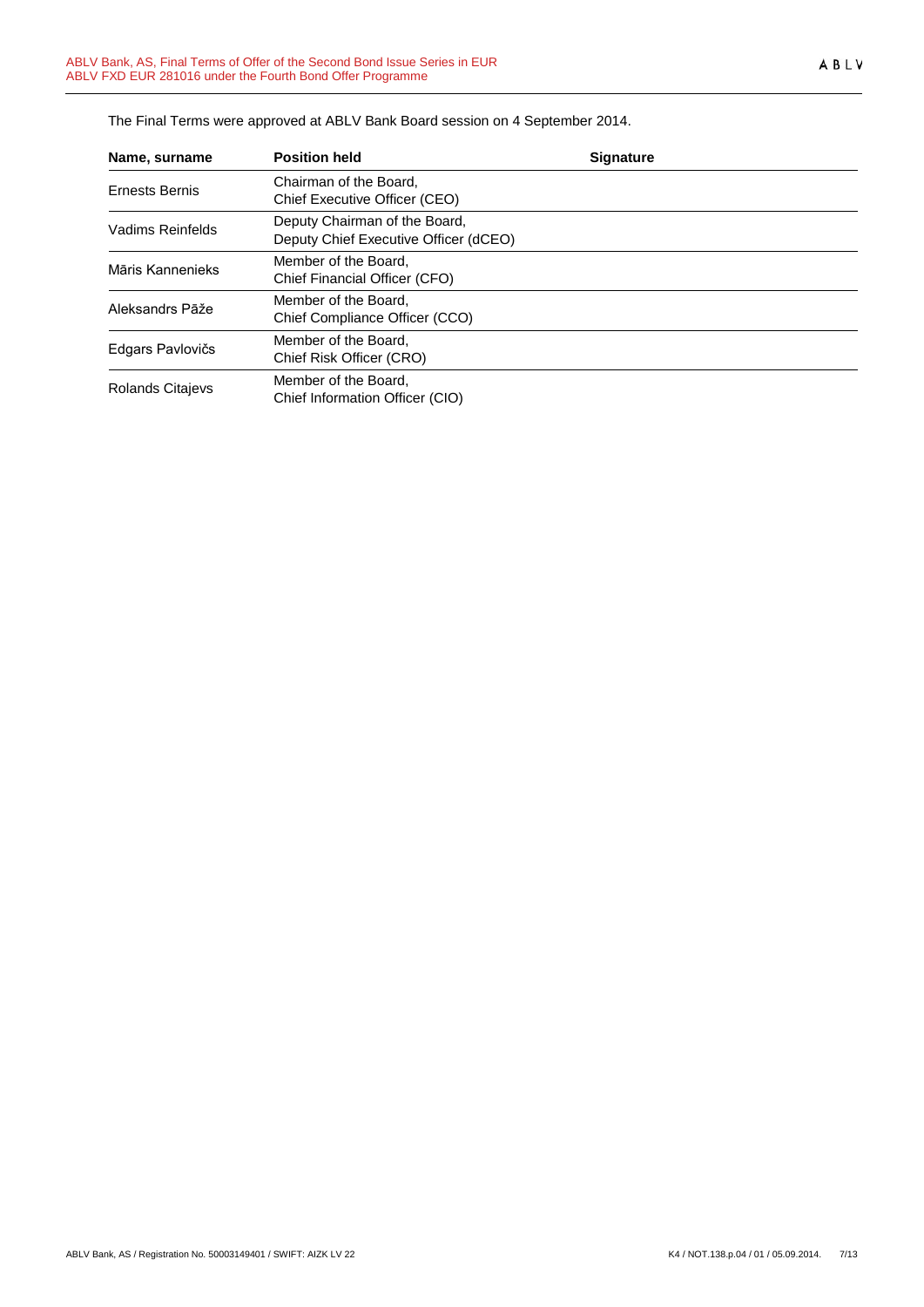#### Summary of the Bond issue

A.1

Appendix 1

Section A. Introduction and warnings

The summary shall be deemed the introduction of the Base Prospectus. Any decision on investing in the Bonds shall be based on the Investor's judgement on the whole Base Prospectus and the respective Final Terms of the Bond issue.

Should any claim be lodged to a court regarding the information provided in the Base Prospectus, if necessary, the Investor lodging the claim to a court in accordance with normative acts of the respective member state shall cover the

costs of translating the Base Prospectus before the proceedings are initiated. The persons responsible for the information provided in the Base Prospectus, including persons that translated the same and applied for its notification, may be held civilly liable only where the summary is misleading, inaccurate, or inconsistent with other sections of the Base Prospectus, or fails to provide the most essential information that would aid the Investors when considering whether to invest in the Bonds.

#### Section B. Issuer B.1 Legal and commercial Legal and commercial ABLV Bank, AS.<br>name of the Issuer B.2 The domicile and legal form of the Issuer, the legislation under which the Issuer operates and its country of incorporation ABLV Bank is a joint stock company registered in the Republic of Latvia, which carries out its operations in accordance with the Republic of Latvia legal acts, the European Union normative acts, and the issued licence that allows rendering all financial services stated in the Credit Institution Law. B.3 Description of, and key factors relating to, the nature of the Issuer's current operations and its principal activities Major lines of ABLV Bank business are settlement products, investment services, asset management, and lending. The Issuer's place of rendering the services is the Republic of Latvia. B.4a Description of the most significant recent trends affecting the Issuer and the industries in which it operates As at the day of producing the Final Terms, there is no information on any detected trends that might have significant negative effect on operations of ABLV Bank, AS, or the banking sector in 2014. In 2014, liquidity and capitalization level in the banking sector remain high. ABLV Bank, AS, plans gradual natural growth in 2014. B.4b Description of any known trends affecting the Issuer and the industries in which it operates As at the day of producing the Final Terms, there is no information on any detected trends, events, claims, or obligations that might have significant negative effect on further operations of ABLV Bank, AS, or the Republic of Latvia credit institution sector.

The information provided in the table below completely matches that presented in ABLV Bank consolidated report for H1 2014.

|   |                | No Name of the company                                    | Registration<br>number | Code of country of<br>incorporation and<br>address | Type of<br>activities <sup>1</sup> | Interest in<br>share<br>capital (%) rights (%) | Share of<br>voting | <b>Motivation</b><br>for inclusion<br>in the group <sup>2</sup> |
|---|----------------|-----------------------------------------------------------|------------------------|----------------------------------------------------|------------------------------------|------------------------------------------------|--------------------|-----------------------------------------------------------------|
|   | 1              | ABLV Bank, AS                                             | 50003149401            | LV, Elizabetes iela 23,<br>Rīga, LV-1010           | <b>BNK</b>                         | 100                                            | 100                | MT                                                              |
|   | $\mathfrak{p}$ | <b>ABLV Bank</b><br>Luxembourg, S.A.                      | B 162048               | LU, Boulevard Royal, 26a,<br>L-2449, Luxembourg    | <b>BNK</b>                         | 100                                            | 100                | МS                                                              |
| n | 3              | <b>ABLV Consulting</b><br>Services, AS                    | 40003540368            | LV, Elizabetes iela 23,<br>Rīga, LV-1010           | <b>PLS</b>                         | 100                                            | 100                | МS                                                              |
|   | 4              | <b>ABLV Corporate</b><br>Services Holding<br>Company, SIA | 40103799987            | LV, Elizabetes iela 23,<br>Rīga, LV-1010           | <b>CFI</b>                         | 100                                            | 100                | МS                                                              |
|   | 5              | <b>ABLV Corporate</b><br>Services, SIA                    | 40103283479            | LV, Elizabetes iela 23,<br>Rīga, LV-1010           | <b>PLS</b>                         | 100                                            | 100                | <b>MMS</b>                                                      |
|   | 6              | <b>ABLV Corporate</b><br>Services, LTD                    | HE273600               | CY, 15 Karaiskaki Street,<br>3032, Limassol        | <b>PLS</b>                         | 100                                            | 100                | <b>MMS</b>                                                      |
|   | 7              | Pillar Holding<br>Company, KS                             | 40103260921            | LV, Elizabetes iela 23,<br>Rīga, LV-1010           | <b>CFI</b>                         | 100                                            | 100                | <b>MS</b>                                                       |
|   | 8              | Pillar, SIA                                               | 40103554468            | LV, Elizabetes iela 23,<br>Rīga, LV-1010           | <b>PLS</b>                         | 100                                            | 100                | МS                                                              |
|   | 9              | Pillar Management, SIA                                    | 40103193211            | LV, Elizabetes iela 23,<br>Rīga, LV-1010           | <b>PLS</b>                         | 100                                            | 100                | <b>MMS</b>                                                      |

B.5 Issuer's position within the group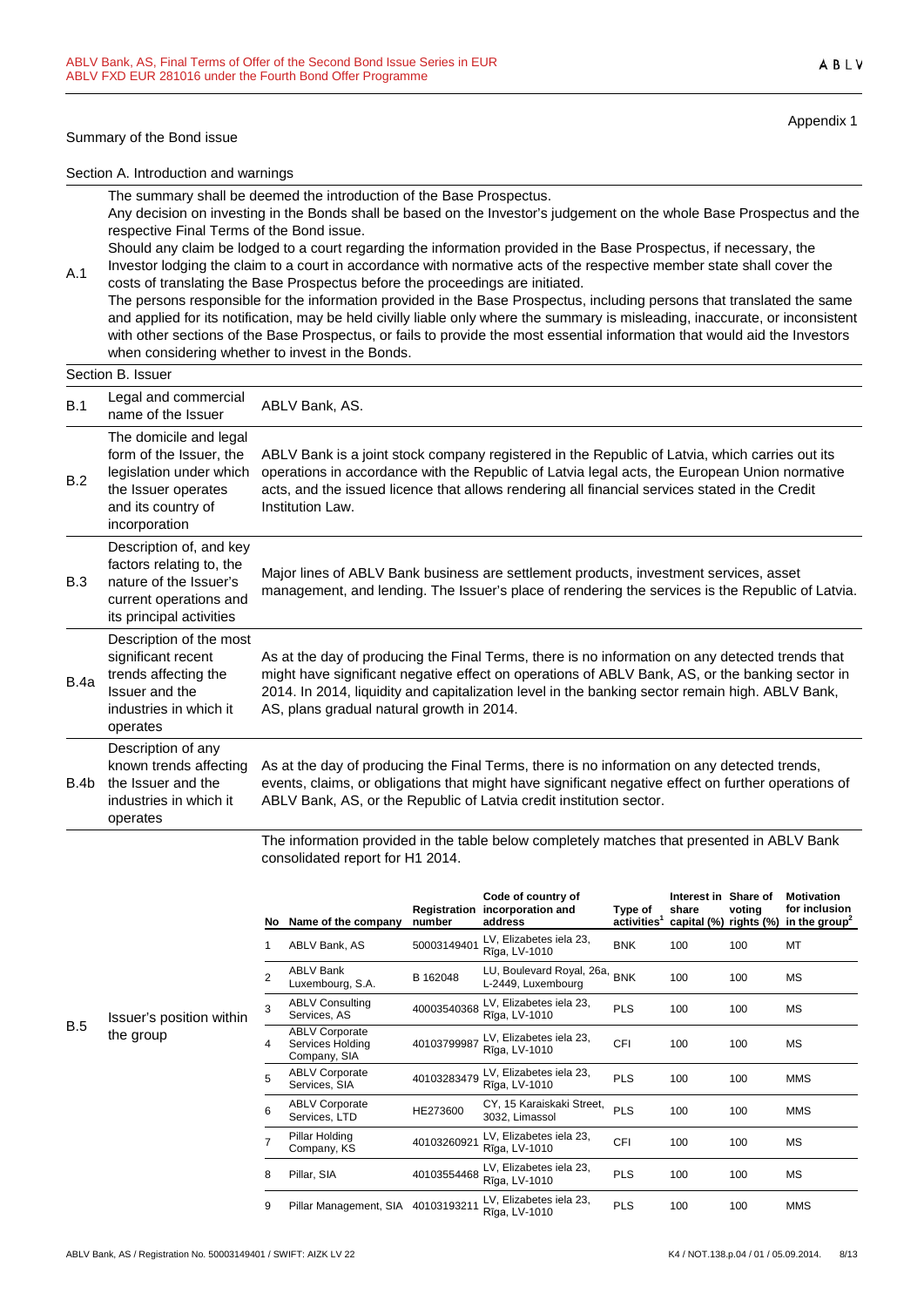| No | Name of the company                           | number      | Code of country of<br>Registration incorporation and<br>address | Type of<br>activities | Interest in Share of<br>share | voting<br>capital (%) rights (%) | Motivation<br>for inclusion<br>in the group <sup>4</sup> |
|----|-----------------------------------------------|-------------|-----------------------------------------------------------------|-----------------------|-------------------------------|----------------------------------|----------------------------------------------------------|
| 10 | Pillar 2, SIA                                 | 40103193033 | LV, Elizabetes iela 23,<br>Rīga, LV-1010                        | <b>PLS</b>            | 100                           | 100                              | <b>MMS</b>                                               |
| 11 | Pillar 3, SIA                                 | 40103193067 | LV, Elizabetes iela 23,<br>Rīga, LV-1010                        | PLS                   | 100                           | 100                              | MMS                                                      |
| 12 | Pillar 4, SIA                                 | 40103210494 | LV, Elizabetes iela 23,<br>Rīga, LV-1010                        | PLS                   | 100                           | 100                              | MMS                                                      |
| 13 | Pillar 6, SIA                                 | 40103237323 | LV, Elizabetes iela 23,<br>Rīga, LV-1010                        | PLS                   | 100                           | 100                              | MMS                                                      |
| 14 | Pillar 7, SIA                                 | 40103237304 | LV, Elizabetes iela 23,<br>Rīga, LV-1010                        | PLS                   | 100                           | 100                              | MMS                                                      |
| 15 | Pine Breeze, SIA                              | 40103240484 | LV, Elizabetes iela 23,<br>Rīga, LV-1010                        | PLS                   | 100                           | 100                              | MMS                                                      |
| 16 | Pillar 9, SIA                                 | 40103241210 | LV, Elizabetes iela 23,<br>Rīga, LV-1010                        | PLS                   | 100                           | 100                              | MMS                                                      |
| 17 | Pillar 10, SIA                                | 50103247681 | LV, Elizabetes iela 23,<br>Rīga, LV-1010                        | PLS                   | 100                           | 100                              | MMS                                                      |
| 18 | Pillar 11, SIA                                | 40103258310 | LV, Elizabetes iela 23,<br>Rīga, LV-1010                        | PLS                   | 100                           | 100                              | MMS                                                      |
| 19 | Pillar 12, SIA                                | 40103290273 | LV, Elizabetes iela 23,<br>Rīga, LV-1010                        | PLS                   | 100                           | 100                              | MMS                                                      |
| 20 | Lielezeres Apartment<br>House, SIA            | 50103313991 | LV, Elizabetes iela 23,<br>Rīga, LV-1010                        | PLS                   | 100                           | 100                              | <b>MMS</b>                                               |
| 21 | Pillar 18, SIA                                | 40103492079 | LV, Elizabetes iela 23,<br>Rīga, LV-1010                        | PLS                   | 100                           | 100                              | MMS                                                      |
| 22 | Pillar 19, SIA                                | 40103766952 | LV, Elizabetes iela 23,<br>Rīga, LV-1010                        | PLS                   | 100                           | 100                              | MMS                                                      |
| 23 | Elizabetes Park House,<br>SIA                 | 50003831571 | LV, Elizabetes iela 23,<br>Rīga, LV-1010                        | PLS                   | 91.6                          | 91.6                             | MMS                                                      |
| 24 | Schaller Kyncl<br>Architekten Riga, SIA       | 40103437217 | LV, Pulkveža brieža iela<br>28A, Rīga, LV1045                   | PLS                   | 100                           | 100                              | MMS                                                      |
| 25 | Pillar Parking, SIA                           | 40103731804 | LV, Elizabetes iela 23,<br>Rīga, LV-1010                        | PLS                   | 100                           | 100                              | MMS                                                      |
| 26 | New Hanza City, SIA                           | 40103222826 | LV, Elizabetes iela 23,<br>Rīga, LV-1010                        | PLS                   | 100                           | 100                              | МS                                                       |
| 27 | Hanzas 14c, SIA                               | 40003918290 | LV, Elizabetes iela 23,<br>Rīga, LV-1010                        | PLS                   | 100                           | 100                              | МS                                                       |
| 28 | <b>ABLV Asset</b><br>Management, IPAS         | 40003814724 | LV, Elizabetes iela 23,<br>Rīga, LV-1010                        | IPS                   | 91.7                          | 100                              | МS                                                       |
| 29 | <b>ABLV Capital Markets,</b><br><b>IBAS</b>   | 40003814705 | LV, Elizabetes iela 23,<br>Rīga, LV-1010                        | IBS                   | 90                            | 100                              | МS                                                       |
| 30 | AmberStone Group, AS 40103736854              |             | LV, Elizabetes iela 23,<br>Rīga, LV-1010                        | CFI                   | 40.9                          | 40.9                             | МS                                                       |
| 31 | <b>ABLV Private Equity</b><br>Management, SIA | 40103286757 | LV, Elizabetes iela 23,<br>Rīga, LV-1010                        | PLS                   | 100                           | 100                              | МS                                                       |
| 32 | <b>ABLV Private Equity</b><br>Fund 2010, KS   | 40103307758 | LV, Elizabetes iela 23,<br>Rīga, LV-1010                        | CFI                   | 100                           | 100                              | МS                                                       |
| 33 | Vainode Agro Holding,<br>SIA                  | 40103503851 | LV, Elizabetes iela 23,<br>Rīga, LV-1010                        | CFI                   | 70                            | 70                               | MMS                                                      |

<sup>1</sup> - BNK – bank, IBS – investment brokerage company, IPS – asset management company, CFI – other financial institution,

PLS – ancillary subsidiary company.<br><sup>2</sup> - MS – subsidiary company; MSS – subsidiary company of subsidiary company; MT – parent company.

Interest in ABLV Bank, in percentage terms of the voting shares, as at 30 June 2014:

|            |                       | Ernests Bernis (direct and indirect interest) and Nika Berne | 43.11% |
|------------|-----------------------|--------------------------------------------------------------|--------|
|            |                       | Olegs Fils (indirect interest)                               | 43.12% |
| <b>B.6</b> | Issuer's shareholders | 14 legal entities and 100 individuals                        | 13.77% |

Shareholders of ABLV Bank, AS, voting shares have no different voting rights. ABLV Bank, AS, is controlled by its shareholders pursuant to the procedures set forth in the Commercial Law.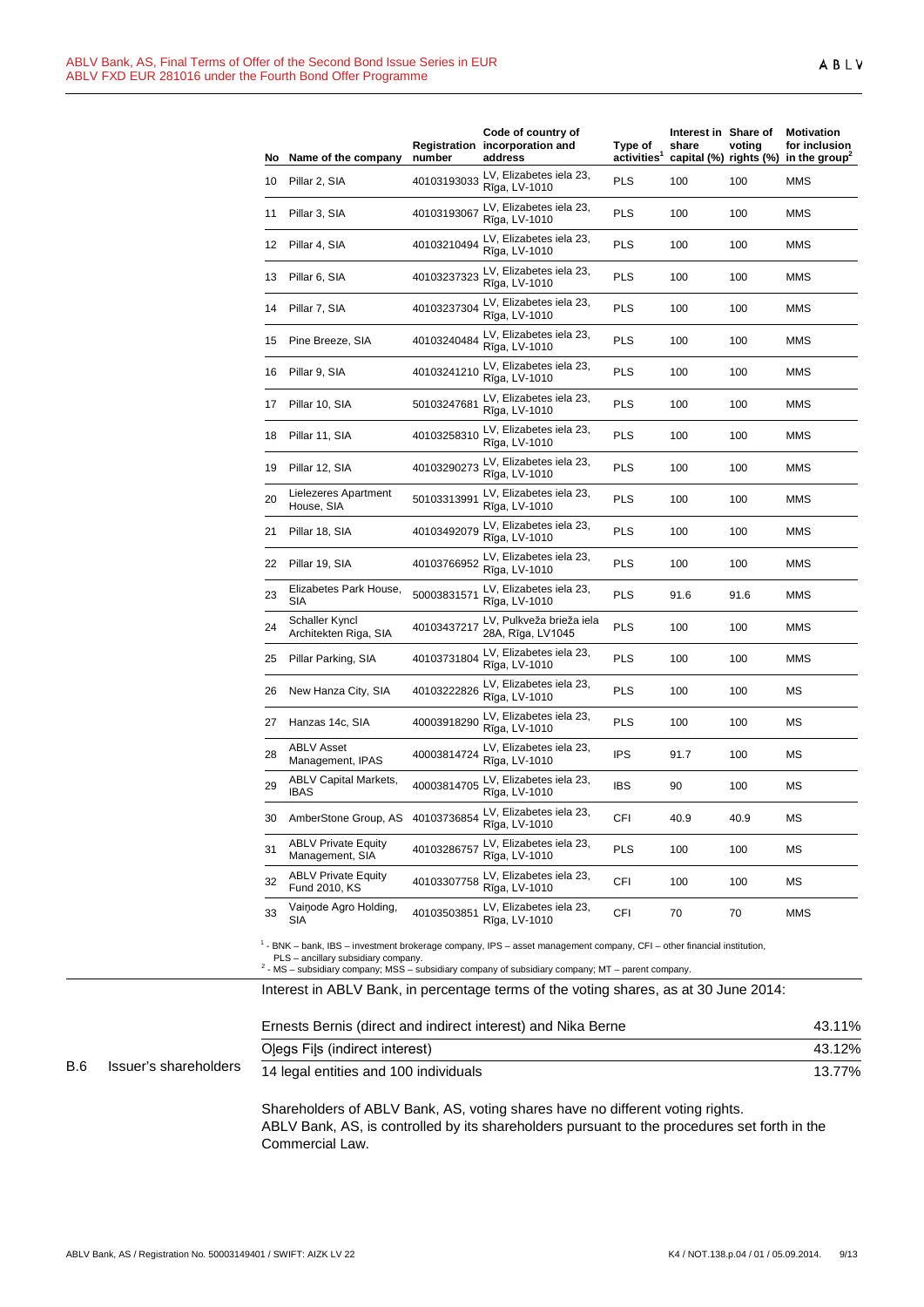Statements of financial position as at 31 December 2013 and 30 June 2014:

|                                                       | 30.06.2014. | 31.12.2013.   |
|-------------------------------------------------------|-------------|---------------|
| <b>Assets</b>                                         | EUR '000    | EUR '000      |
| Cash and deposits with central banks                  | 152 708     | 356747        |
| Balances due from credit institutions                 | 772 018     | 619037        |
| Derivatives                                           | 54          | 451           |
| Financial assets at fair value through profit or loss | 16742       | 16794         |
| Available-for-sale financial assets                   | 949 094     | 731 659       |
| Loans                                                 | 743764      | 761 268       |
| Held-to-maturity investments                          | 776 298     | 651 411       |
| Investments in subsidiaries and associates            | 123 487     | 132829        |
| Investment properties                                 | 24 321      | 24 3 30       |
| Tangible fixed assets                                 | 10 229      | 9745          |
| Intangible fixed assets                               | 4870        | 5016          |
| Current corporate income tax receivables              | 338         |               |
| Deferred corporate income tax                         |             |               |
| Non-financial assets held for sale                    |             | 622           |
| Other assets                                          | 4 4 6 7     | 5457          |
| <b>Total assets</b>                                   | 3578390     | 3 3 1 5 3 6 6 |

#### **30.06.2014. 31.12.2013.**

| <b>Liabilities</b>                       | EUR '000  | EUR '000  |
|------------------------------------------|-----------|-----------|
| Derivatives                              | 60        | 2046      |
| Demand deposits from credit institutions | 13 580    | 14 4 91   |
| Term deposits from credit institutions   | 4 2 8 2   |           |
| Deposits                                 | 2 977 547 | 2 776 457 |
| Current corporate income tax liabilities |           | 5 1 2 5   |
| Other liabilities                        | 13 982    | 11 098    |
| Deferred corporate income tax            | 536       | 169       |
| Provisions                               | 373       | 408       |
| <b>Issued securities</b>                 | 351 981   | 308 386   |
| Subordinated deposits                    | 11 641    | 10 149    |
| <b>Total liabilities</b>                 | 3 373 982 | 3 128 329 |

# **Shareholders' equity**

| Total liabilities and shareholders' equity                            | 3578390 | 3 315 366 |  |
|-----------------------------------------------------------------------|---------|-----------|--|
| Total shareholders' equity                                            | 204 408 | 187 037   |  |
| Non-controlling interests                                             |         |           |  |
| Attributable to the equity holders of the Bank                        | 204 408 | 187 037   |  |
| Retained earnings for the period                                      | 32 936  | 43 676    |  |
| Retained earnings brought forward                                     | 68 849  | 68756     |  |
| Fair value revaluation reserve of available-for-sale financial assets | 1818    | 983       |  |
| Reserve capital and other reserves                                    | 2 1 3 4 | 2 1 3 4   |  |
| Share premium                                                         | 66 270  | 41 485    |  |
| Paid-in share capital                                                 | 32 401  | 30 003    |  |

|                         |                 | 30.06.2014. 31.12.2013. |
|-------------------------|-----------------|-------------------------|
| <b>Memorandum items</b> | <b>FUR '000</b> | EUR '000                |
| Contingent liabilities  | 10 974          | 7 689                   |
| Financial commitments   | 77 930          | 61 008                  |

# B.7 Financial information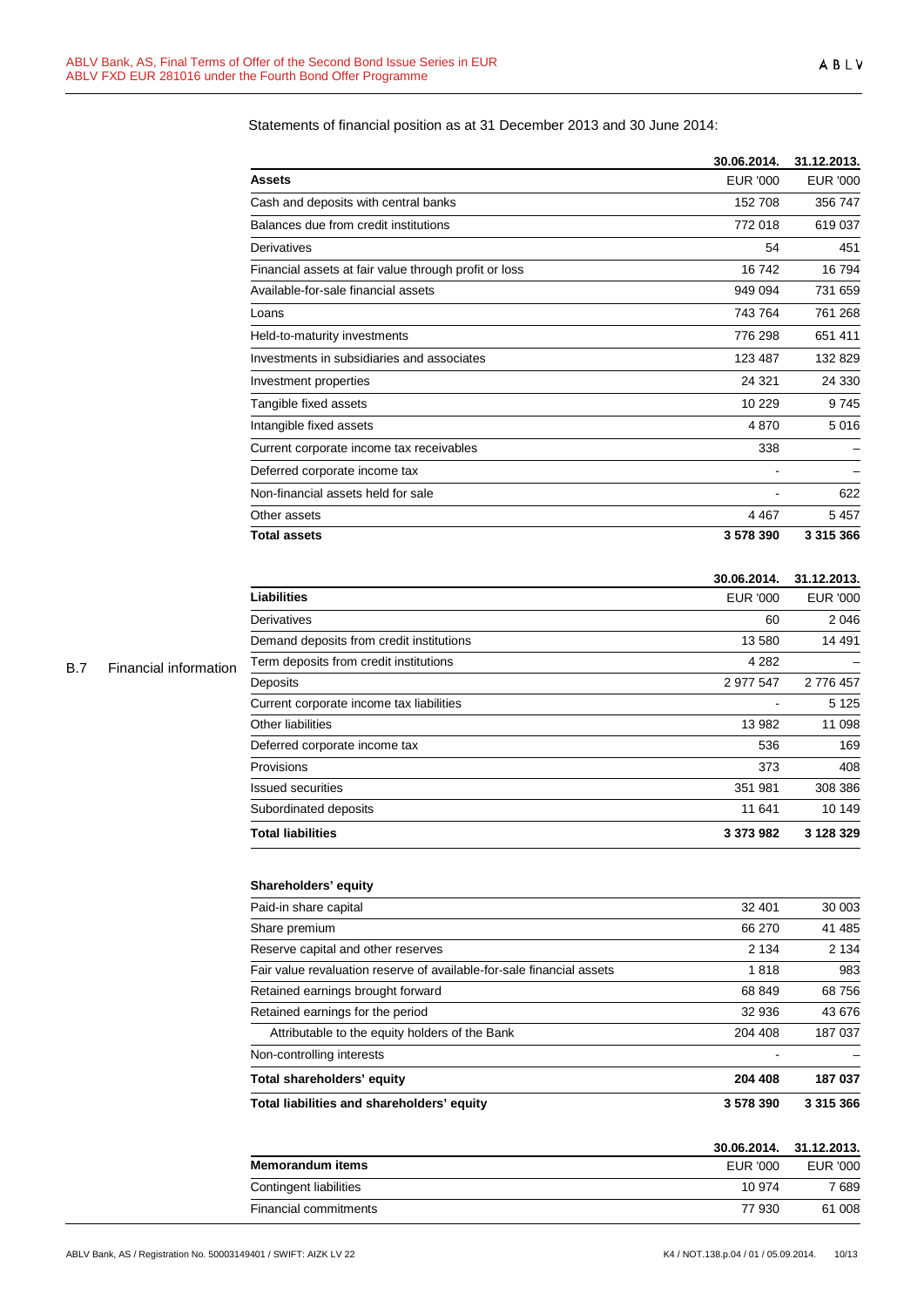| <b>B.8</b>  | Key pro forma<br>financial information                                                                                            | Planning growth, increase of profitability and overall income in 2014, ABLV Bank pays great<br>attention to assessing and reducing possible impact of negative factors, as well as to risk<br>management and compliance with regulatory requirements. At the same time, ABLV Bank and<br>affiliate companies rendering investment services are expected to grow faster than on average<br>within the sector, retaining leading positions in the field of export of financial services, as well as<br>the status of the largest private bank.<br>ABLV Bank will continue work on increasing the number of active customers and services used by |
|-------------|-----------------------------------------------------------------------------------------------------------------------------------|------------------------------------------------------------------------------------------------------------------------------------------------------------------------------------------------------------------------------------------------------------------------------------------------------------------------------------------------------------------------------------------------------------------------------------------------------------------------------------------------------------------------------------------------------------------------------------------------------------------------------------------------|
|             |                                                                                                                                   | them, and will also implement several new investment products. In 2014, we plan to increase the<br>Bank's operating income at least by 15%. Particular attention is supposed to be paid to<br>development of new lending projects in Latvia.                                                                                                                                                                                                                                                                                                                                                                                                   |
|             |                                                                                                                                   | The above information addresses a hypothetical situation and, therefore, does not represent the<br>Issuer's actual financial position or results.                                                                                                                                                                                                                                                                                                                                                                                                                                                                                              |
| B.9         | Profit forecast                                                                                                                   | ABLV Bank made no profit forecasts for the following periods of operations.                                                                                                                                                                                                                                                                                                                                                                                                                                                                                                                                                                    |
| <b>B.10</b> | Qualifications in the<br>audit report on the<br>financial information                                                             | ABLV Bank audited financial report for H1 2014 contains no auditors' qualifications or disclaimers.                                                                                                                                                                                                                                                                                                                                                                                                                                                                                                                                            |
| <b>B.11</b> | Issuer's equity                                                                                                                   | ABLV Bank meets equity requirements set forth in the legal acts.<br>As at 30 June 2014, ABLV Bank equity equalled EUR 259.40 million.                                                                                                                                                                                                                                                                                                                                                                                                                                                                                                          |
| <b>B.12</b> | Forecasts regarding<br>the Issuer                                                                                                 | ABLV Bank forecasts contain no adverse changes since the date of its last published audited<br>financial statements.                                                                                                                                                                                                                                                                                                                                                                                                                                                                                                                           |
|             |                                                                                                                                   | There are no significant changes in the financial or trading position of ABLV Bank detected<br>subsequent to the period covered by the historical financial information.                                                                                                                                                                                                                                                                                                                                                                                                                                                                       |
| <b>B.13</b> | Events particular to<br>the Issuer which are<br>to a material extent<br>relevant to the<br>evaluation of the<br>Issuer's solvency | Recently there were no events particular to ABLV Bank which are to a material extent relevant to<br>the evaluation of the Issuer's solvency.                                                                                                                                                                                                                                                                                                                                                                                                                                                                                                   |
| <b>B.14</b> | Issuer's position<br>within the group                                                                                             | ABLV Bank is not dependent upon other entities within the ABLV Bank group.                                                                                                                                                                                                                                                                                                                                                                                                                                                                                                                                                                     |
| <b>B.15</b> | Issuer's principal<br>activities                                                                                                  | ABLV Bank principal activities are rendering of financial services.                                                                                                                                                                                                                                                                                                                                                                                                                                                                                                                                                                            |
| <b>B.16</b> | Control over the<br><b>Issuer</b>                                                                                                 | N/A                                                                                                                                                                                                                                                                                                                                                                                                                                                                                                                                                                                                                                            |
| <b>B.17</b> | Credit ratings<br>assigned to the<br>Issuer's debt<br>securities                                                                  | No credit ratings are assigned to ABLV Bank.                                                                                                                                                                                                                                                                                                                                                                                                                                                                                                                                                                                                   |
|             | $B.18 - B.50$                                                                                                                     | N/A                                                                                                                                                                                                                                                                                                                                                                                                                                                                                                                                                                                                                                            |
|             | Section C. Securities                                                                                                             |                                                                                                                                                                                                                                                                                                                                                                                                                                                                                                                                                                                                                                                |
| C.1         | <b>Bond details</b>                                                                                                               | Bonds issued under the Second Bond Issue Series in EUR - ABLV FXD EUR 281016<br>(ISIN LV0000801512) are dematerialized bearer securities without restraint on alienation.                                                                                                                                                                                                                                                                                                                                                                                                                                                                      |
| C.2         | Currency of the Bond<br>issue                                                                                                     | EUR (euro)                                                                                                                                                                                                                                                                                                                                                                                                                                                                                                                                                                                                                                     |
| C.3         | Information about<br>shares issued                                                                                                | N/A                                                                                                                                                                                                                                                                                                                                                                                                                                                                                                                                                                                                                                            |
| C.4         | Rights attached to the<br>shares issued                                                                                           | N/A                                                                                                                                                                                                                                                                                                                                                                                                                                                                                                                                                                                                                                            |
| C.5         | Restrictions on the<br>free transferability of<br>the Bonds                                                                       | The Bonds are freely transferrable securities that represent the Issuer's debt to the owners of the<br>Bonds without additional collateral. The Bonds are dematerialized bearer securities without<br>restraint on alienation - transferrable securities.                                                                                                                                                                                                                                                                                                                                                                                      |
| C.6         | Admission of the<br>issued shares to<br>trading on a<br>regulated market                                                          | N/A                                                                                                                                                                                                                                                                                                                                                                                                                                                                                                                                                                                                                                            |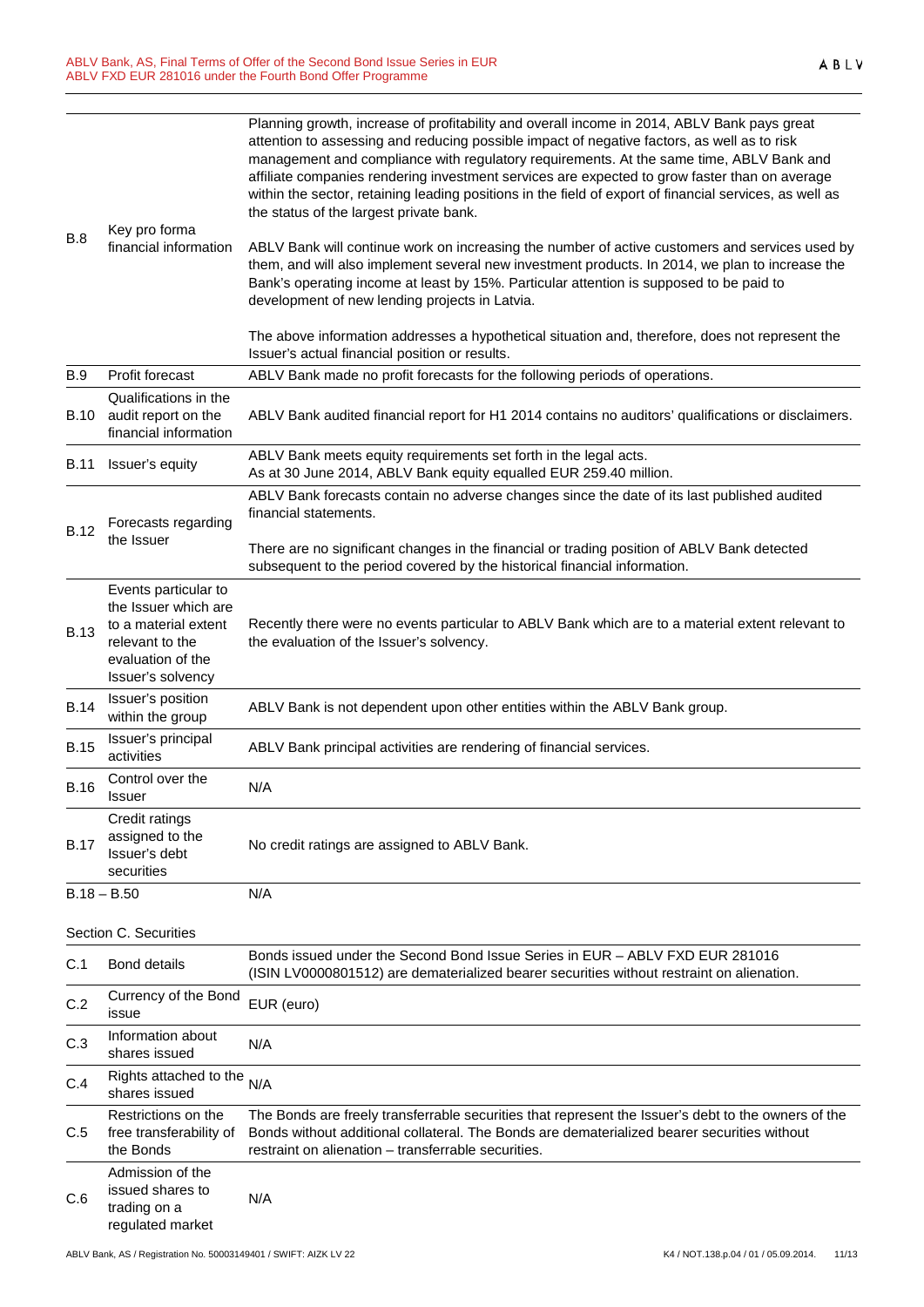| C.7         | Dividend policy                                                             | N/A                                                                                                                                                                                                                                                                                                                                                                                                     |  |
|-------------|-----------------------------------------------------------------------------|---------------------------------------------------------------------------------------------------------------------------------------------------------------------------------------------------------------------------------------------------------------------------------------------------------------------------------------------------------------------------------------------------------|--|
| C.8,<br>C.9 | Rights attached to<br>the Bonds                                             | Division of the Bonds into categories<br>The Bonds are not supposed to be divided into categories. Pursuant to these Final Terms, straight<br>Bonds are supposed to be issued.                                                                                                                                                                                                                          |  |
|             |                                                                             | Limitations to the rights attached to the Bonds<br>The Bonds are freely transferrable securities without restraint on their alienation.                                                                                                                                                                                                                                                                 |  |
|             |                                                                             | Interest Rate<br>The Annual Interest Rate is fixed, and it is equal to 1.90% (p.a.).                                                                                                                                                                                                                                                                                                                    |  |
|             |                                                                             | The date from which interest becomes payable and the due dates for interest<br>The Interest Income shall be accrued starting from 28 October 2014. The Interest Income shall be<br>paid twice a year: on 28 October and 28 April, starting from 28 April 2015, ending on 28 October<br>2016.                                                                                                            |  |
|             |                                                                             | Bond maturity date and repayment procedures<br>The Investor shall receive the Bond Face Value as a lump-sum payment on 28 October 2016.                                                                                                                                                                                                                                                                 |  |
|             |                                                                             | Bond yield<br>Fixed rate is applied to the Bonds, and therefore the yield does not change.                                                                                                                                                                                                                                                                                                              |  |
|             |                                                                             | Representatives of debt security holders<br>Holders of the debt securities may freely determine representatives for exercising the rights<br>attached to the Bonds.                                                                                                                                                                                                                                     |  |
| C.10        | Interest payments<br>under securities<br>involving derivative<br>components | N/A                                                                                                                                                                                                                                                                                                                                                                                                     |  |
| C.11        | Admission of the<br>Bonds to the<br>regulated market                        | The Bonds are supposed to be admitted to the regulated market - the bond list of NASDAQ OMX<br>Riga Stock Exchange.                                                                                                                                                                                                                                                                                     |  |
| C.12        | Minimum face value<br>of the issue                                          | Pursuant to paragraph 8.4 of the Base Prospectus, the Investor may not apply for purchasing less<br>than 1 (one) Bond.                                                                                                                                                                                                                                                                                  |  |
|             | $C.13 - C.22$                                                               | N/A                                                                                                                                                                                                                                                                                                                                                                                                     |  |
|             | Section D. Risks                                                            |                                                                                                                                                                                                                                                                                                                                                                                                         |  |
|             |                                                                             | In carrying out its operating activities, ABLV Bank is subject to various risks. Most significant risks<br>that may decrease the Issuer's ability to perform its obligations.                                                                                                                                                                                                                           |  |
| D.1,        |                                                                             | 1. Credit risk<br>Credit risk is exposure to potential losses in case of ABLV Bank counterparty or debtor<br>being unable to pay the contractual obligations to ABLV Bank.                                                                                                                                                                                                                              |  |
|             | Key information on the                                                      | Liquidity risk<br>2.<br>Liquidity is ABLV Bank ability to maintain or ensure sufficient cash flow to meet the expected<br>(everyday) or sudden (critical) need for the same in order to provide financing for asset<br>growth or discharge the financial obligations in a due time. This means the ability to turn<br>assets into cash with minimal loss or ensure reasonably priced credit facilities. |  |
| D.2         | key risks                                                                   | Currency exchange rate fluctuation risk<br>3.<br>ABLV Bank is exposed to negative effects of fluctuations in the foreign currency exchange<br>rates on its financial position and cash flow.                                                                                                                                                                                                            |  |
|             |                                                                             | Interest rate risk<br>4.<br>Interest rate risk represents the adverse effect of the market interest rate fluctuations on<br>ABLV Bank financial performance.                                                                                                                                                                                                                                            |  |
|             |                                                                             | Non-financial risks<br>5.<br>During the course of its operations, ABLV Bank encounters also non-financial risks<br>(including operational risk, reputational risk, etc.) with exposure to sudden loss. The cause<br>of such risks may be, for instance, clerical errors or fraud, break-downs in information<br>systems, insufficient internal control and procedures, etc.                             |  |